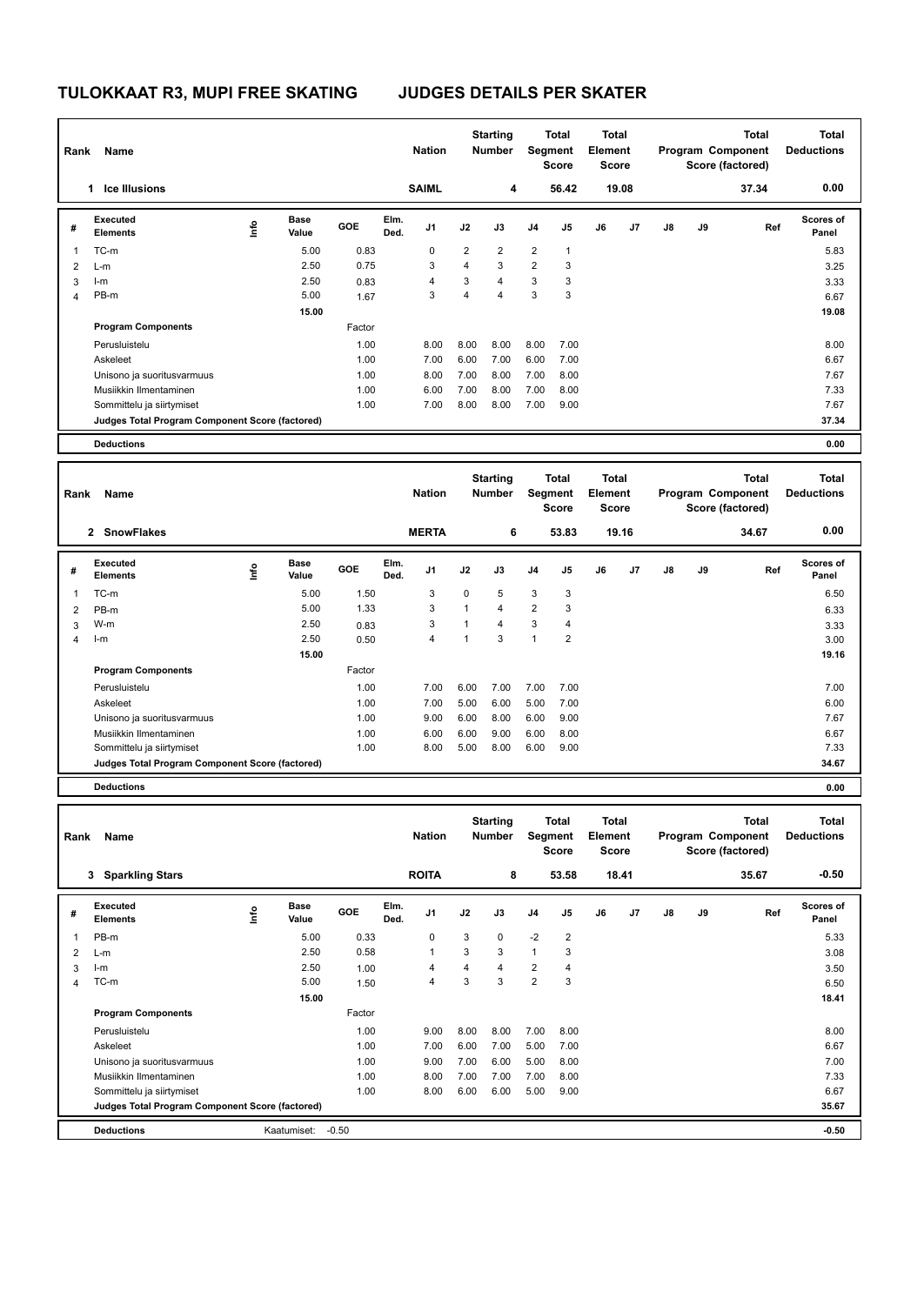| Rank           | Name                                            |      |               |              |              | <b>Nation</b>           |                | <b>Starting</b><br>Number | Total<br>Segment<br><b>Score</b> |                         | Total<br><b>Element</b><br>Score |       |    |    | <b>Total</b><br>Program Component<br>Score (factored) | <b>Total</b><br><b>Deductions</b> |
|----------------|-------------------------------------------------|------|---------------|--------------|--------------|-------------------------|----------------|---------------------------|----------------------------------|-------------------------|----------------------------------|-------|----|----|-------------------------------------------------------|-----------------------------------|
|                | 4 Sweet Diamonds                                |      |               |              |              | <b>JYTLS</b>            |                | 2                         |                                  | 53.00                   |                                  | 18.33 |    |    | 34.67                                                 | 0.00                              |
| #              | <b>Executed</b><br><b>Elements</b>              | Info | Base<br>Value | GOE          | Elm.<br>Ded. | J1                      | J2             | J3                        | J <sub>4</sub>                   | J5                      | J6                               | J7    | J8 | J9 | Ref                                                   | <b>Scores of</b><br>Panel         |
| 1              | PB-m                                            |      | 5.00          | 1.33         |              | 2                       | 0              | 4                         | 3                                | 3                       |                                  |       |    |    |                                                       | 6.33                              |
| 2              | TC-m                                            |      | 5.00          | 0.50         |              | $-3$                    | $-1$           | 3                         | $\overline{2}$                   | $\overline{2}$          |                                  |       |    |    |                                                       | 5.50                              |
| 3              | $l-m$                                           |      | 2.50          | 0.75         |              | 3                       | $\overline{2}$ | 4                         | 3                                | 3                       |                                  |       |    |    |                                                       | 3.25                              |
| 4              | W-m                                             |      | 2.50          | 0.75         |              | 4                       | 3              | 3                         | 3                                | 3                       |                                  |       |    |    |                                                       | 3.25                              |
|                |                                                 |      | 15.00         |              |              |                         |                |                           |                                  |                         |                                  |       |    |    |                                                       | 18.33                             |
|                | <b>Program Components</b>                       |      |               | Factor       |              |                         |                |                           |                                  |                         |                                  |       |    |    |                                                       |                                   |
|                | Perusluistelu                                   |      |               | 1.00         |              | 7.00                    | 8.00           | 8.00                      | 7.00                             | 8.00                    |                                  |       |    |    |                                                       | 7.67                              |
|                | Askeleet                                        |      |               | 1.00         |              | 7.00                    | 5.00           | 6.00                      | 5.00                             | 7.00                    |                                  |       |    |    |                                                       | 6.00                              |
|                |                                                 |      |               | 1.00         |              | 8.00                    | 6.00           | 7.00                      | 6.00                             | 8.00                    |                                  |       |    |    |                                                       | 7.00                              |
|                | Unisono ja suoritusvarmuus                      |      |               |              |              |                         |                | 7.00                      | 7.00                             |                         |                                  |       |    |    |                                                       | 7.00                              |
|                | Musiikkin Ilmentaminen                          |      |               | 1.00<br>1.00 |              | 7.00<br>7.00            | 7.00<br>8.00   | 6.00                      | 6.00                             | 8.00<br>8.00            |                                  |       |    |    |                                                       | 7.00                              |
|                | Sommittelu ja siirtymiset                       |      |               |              |              |                         |                |                           |                                  |                         |                                  |       |    |    |                                                       |                                   |
|                | Judges Total Program Component Score (factored) |      |               |              |              |                         |                |                           |                                  |                         |                                  |       |    |    |                                                       | 34.67                             |
|                | <b>Deductions</b>                               |      |               |              |              |                         |                |                           |                                  |                         |                                  |       |    |    |                                                       | 0.00                              |
|                |                                                 |      |               |              |              |                         |                | <b>Starting</b>           |                                  | Total                   | <b>Total</b>                     |       |    |    | <b>Total</b>                                          | <b>Total</b>                      |
| Rank           | Name                                            |      |               |              |              | <b>Nation</b>           |                | <b>Number</b>             |                                  | Segment<br><b>Score</b> | Element<br>Score                 |       |    |    | Program Component<br>Score (factored)                 | <b>Deductions</b>                 |
|                | <b>Mini Chicas</b><br>5.                        |      |               |              |              | <b>RTL</b>              |                | 9                         |                                  | 51.17                   |                                  | 15.67 |    |    | 36.00                                                 | $-0.50$                           |
|                | <b>Executed</b>                                 |      | <b>Base</b>   |              | Elm.         |                         |                |                           |                                  |                         |                                  |       |    |    |                                                       | Scores of                         |
| #              | <b>Elements</b>                                 | lnfo | Value         | GOE          | Ded.         | J1                      | J2             | J3                        | J4                               | J5                      | J6                               | J7    | J8 | J9 | Ref                                                   | Panel                             |
| 1              | $L-m$                                           |      | 2.50          | 1.00         |              | $\overline{4}$          | 4              | 4                         | 4                                | 3                       |                                  |       |    |    |                                                       | 3.50                              |
| $\overline{2}$ | $l-m$                                           |      | 2.50          | 0.92         |              | 5                       | 3              | 5                         | 3                                | $\mathbf{3}$            |                                  |       |    |    |                                                       | 3.42                              |
| 3              | $C-m$                                           |      | 2.50          | 0.92         |              | 3                       | $\overline{4}$ | 4                         | 4                                | 3                       |                                  |       |    |    |                                                       | 3.42                              |
| 4              | PB-m                                            |      | 5.00          | 0.33         |              | $\overline{2}$          | $\mathbf{1}$   | $\overline{2}$            | $-2$                             | $-1$                    |                                  |       |    |    |                                                       | 5.33                              |
|                |                                                 |      | 12.50         |              |              |                         |                |                           |                                  |                         |                                  |       |    |    |                                                       | 15.67                             |
|                | <b>Program Components</b>                       |      |               | Factor       |              |                         |                |                           |                                  |                         |                                  |       |    |    |                                                       |                                   |
|                | Perusluistelu                                   |      |               | 1.00         |              | 8.00                    | 8.00           | 8.00                      | 8.00                             | 7.00                    |                                  |       |    |    |                                                       | 8.00                              |
|                |                                                 |      |               |              |              |                         |                |                           |                                  |                         |                                  |       |    |    |                                                       |                                   |
|                | Askeleet                                        |      |               | 1.00         |              | 7.00                    | 6.00           | 7.00                      | 5.00                             | 6.00                    |                                  |       |    |    |                                                       | 6.33                              |
|                | Unisono ja suoritusvarmuus                      |      |               | 1.00         |              | 8.00                    | 8.00           | 8.00                      | 7.00                             | 6.00                    |                                  |       |    |    |                                                       | 7.67                              |
|                | Musiikkin Ilmentaminen                          |      |               | 1.00         |              | 9.00                    | 7.00           | 8.00                      | 6.00                             | 7.00                    |                                  |       |    |    |                                                       | 7.33                              |
|                | Sommittelu ja siirtymiset                       |      |               | 1.00         |              | 7.00                    | 8.00           | 5.00                      | 7.00                             | 6.00                    |                                  |       |    |    |                                                       | 6.67                              |
|                | Judges Total Program Component Score (factored) |      |               |              |              |                         |                |                           |                                  |                         |                                  |       |    |    |                                                       | 36.00                             |
|                | <b>Deductions</b>                               |      | Kaatumiset:   | $-0.50$      |              |                         |                |                           |                                  |                         |                                  |       |    |    |                                                       | $-0.50$                           |
|                |                                                 |      |               |              |              |                         |                | <b>Starting</b>           |                                  | Total                   | Total                            |       |    |    | Total                                                 | Total                             |
| Rank           | Name                                            |      |               |              |              | <b>Nation</b>           |                | Number                    |                                  | Segment<br>Score        | Element<br>Score                 |       |    |    | Program Component<br>Score (factored)                 | <b>Deductions</b>                 |
|                | 6 Amicae Aboenses                               |      |               |              |              | <b>TRT</b>              |                | 5                         |                                  | 50.09                   |                                  | 18.08 |    |    | 32.01                                                 | 0.00                              |
| #              | <b>Executed</b><br><b>Elements</b>              | ١nfo | Base<br>Value | GOE          | Elm.<br>Ded. | J1                      | J2             | J3                        | J4                               | J5                      | J6                               | J7    | J8 | J9 | Ref                                                   | Scores of<br>Panel                |
| 1              | PB-m                                            |      | 5.00          | 1.33         |              | 1                       | 2              | 4                         | 3                                | 3                       |                                  |       |    |    |                                                       | 6.33                              |
| $\overline{2}$ | $L-m$                                           |      | 2.50          | 0.67         |              | $\overline{\mathbf{c}}$ | 1              | 4                         | 3                                | 3                       |                                  |       |    |    |                                                       | 3.17                              |
| 3              | $l-m$                                           |      | 2.50          | 0.75         |              | 3                       | 3              | 4                         | 3                                | 3                       |                                  |       |    |    |                                                       | 3.25                              |
| 4              | TC-m                                            |      | 5.00          | 0.33         |              | $\mathbf 0$             | 0              | 2                         | $-1$                             | 3                       |                                  |       |    |    |                                                       | 5.33                              |
|                |                                                 |      | 15.00         |              |              |                         |                |                           |                                  |                         |                                  |       |    |    |                                                       | 18.08                             |
|                | <b>Program Components</b>                       |      |               | Factor       |              |                         |                |                           |                                  |                         |                                  |       |    |    |                                                       |                                   |
|                | Perusluistelu                                   |      |               | 1.00         |              | 6.00                    | 5.00           | 8.00                      | 7.00                             | 7.00                    |                                  |       |    |    |                                                       |                                   |
|                |                                                 |      |               |              |              |                         |                |                           |                                  |                         |                                  |       |    |    |                                                       | 6.67                              |
|                | Askeleet                                        |      |               | 1.00         |              | 5.00                    | 5.00           | 8.00                      | 6.00                             | 6.00                    |                                  |       |    |    |                                                       | 5.67                              |
|                | Unisono ja suoritusvarmuus                      |      |               | 1.00         |              | 6.00                    | 5.00           | 7.00                      | 7.00                             | 9.00                    |                                  |       |    |    |                                                       | 6.67                              |
|                | Musiikkin Ilmentaminen                          |      |               | 1.00         |              | 7.00                    | 6.00           | 8.00                      | 6.00                             | 7.00                    |                                  |       |    |    |                                                       | 6.67                              |
|                | Sommittelu ja siirtymiset                       |      |               | 1.00         |              | 7.00                    | 6.00           | 6.00                      | 6.00                             | 8.00                    |                                  |       |    |    |                                                       | 6.33                              |
|                | Judges Total Program Component Score (factored) |      |               |              |              |                         |                |                           |                                  |                         |                                  |       |    |    |                                                       | 32.01                             |
|                | <b>Deductions</b>                               |      |               |              |              |                         |                |                           |                                  |                         |                                  |       |    |    |                                                       | 0.00                              |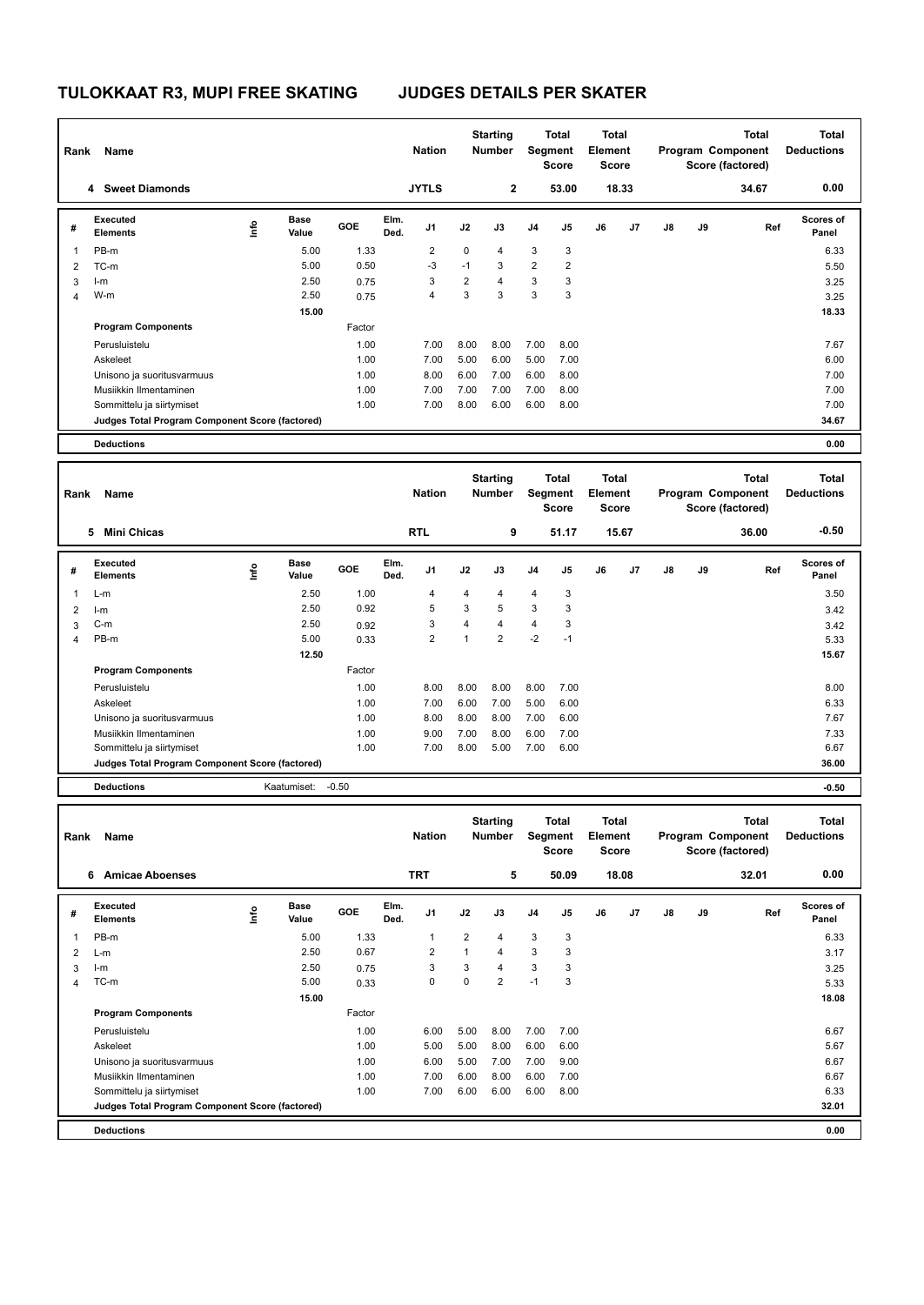| Rank           | Name                                            |      |                      |              |              | <b>Nation</b>  |                 | <b>Starting</b><br>Number |                         | Total<br>Segment<br><b>Score</b> | <b>Total</b><br><b>Element</b><br><b>Score</b> |       |    |    | <b>Total</b><br>Program Component<br>Score (factored) | <b>Total</b><br><b>Deductions</b> |
|----------------|-------------------------------------------------|------|----------------------|--------------|--------------|----------------|-----------------|---------------------------|-------------------------|----------------------------------|------------------------------------------------|-------|----|----|-------------------------------------------------------|-----------------------------------|
|                | 7 Little Steps                                  |      |                      |              |              | <b>EVT</b>     |                 | 10                        |                         | 49.75                            |                                                | 17.58 |    |    | 32.67                                                 | $-0.50$                           |
| #              | <b>Executed</b><br><b>Elements</b>              | lnfo | <b>Base</b><br>Value | GOE          | Elm.<br>Ded. | J1             | J2              | J3                        | J4                      | J5                               | J6                                             | J7    | J8 | J9 | Ref                                                   | Scores of<br>Panel                |
| 1              | TC-m                                            |      | 5.00                 | 1.50         |              | 3              | 4               | 3                         | 3                       | 3                                |                                                |       |    |    |                                                       | 6.50                              |
| 2              | L-m                                             |      | 2.50                 | 0.08         |              | 0              | $\overline{2}$  | 0                         | $-1$                    | $\mathbf{1}$                     |                                                |       |    |    |                                                       | 2.58                              |
| 3              | I-m                                             |      | 2.50                 | 0.83         |              | 4              | 3               | 5                         | 3                       | 3                                |                                                |       |    |    |                                                       | 3.33                              |
| $\overline{4}$ | PB-m                                            |      | 5.00                 | 0.17         |              | $\mathbf{1}$   | $-1$            | $\overline{2}$            | 0                       | $\pmb{0}$                        |                                                |       |    |    |                                                       | 5.17                              |
|                |                                                 |      | 15.00                |              |              |                |                 |                           |                         |                                  |                                                |       |    |    |                                                       | 17.58                             |
|                | <b>Program Components</b>                       |      |                      | Factor       |              |                |                 |                           |                         |                                  |                                                |       |    |    |                                                       |                                   |
|                | Perusluistelu                                   |      |                      | 1.00         |              | 7.00           | 6.00            | 6.00                      | 6.00                    | 7.00                             |                                                |       |    |    |                                                       | 6.33                              |
|                | Askeleet                                        |      |                      | 1.00         |              | 6.00           | 5.00            | 5.00                      | 6.00                    | 7.00                             |                                                |       |    |    |                                                       | 5.67                              |
|                | Unisono ja suoritusvarmuus                      |      |                      | 1.00         |              | 7.00           | 5.00            | 6.00                      | 7.00                    | 7.00                             |                                                |       |    |    |                                                       | 6.67                              |
|                | Musiikkin Ilmentaminen                          |      |                      | 1.00         |              | 6.00           | 6.00            | 7.00                      | 8.00                    | 8.00                             |                                                |       |    |    |                                                       | 7.00                              |
|                | Sommittelu ja siirtymiset                       |      |                      | 1.00         |              | 7.00           | 6.00            | 7.00                      | 7.00                    | 8.00                             |                                                |       |    |    |                                                       | 7.00                              |
|                | Judges Total Program Component Score (factored) |      |                      |              |              |                |                 |                           |                         |                                  |                                                |       |    |    |                                                       | 32.67                             |
|                | <b>Deductions</b>                               |      | Kaatumiset:          | $-0.50$      |              |                |                 |                           |                         |                                  |                                                |       |    |    |                                                       | $-0.50$                           |
|                |                                                 |      |                      |              |              |                |                 |                           |                         |                                  |                                                |       |    |    |                                                       |                                   |
|                |                                                 |      |                      |              |              |                | <b>Starting</b> |                           |                         | <b>Total</b>                     | Total                                          |       |    |    | <b>Total</b>                                          | <b>Total</b>                      |
| Rank           | Name                                            |      |                      |              |              | <b>Nation</b>  |                 | Number                    | Segment<br><b>Score</b> |                                  | <b>Element</b><br><b>Score</b>                 |       |    |    | Program Component<br>Score (factored)                 | <b>Deductions</b>                 |
|                | 8 Minitähdet                                    |      |                      |              |              | <b>OLK</b>     |                 | $\overline{\mathbf{r}}$   |                         | 48.01                            |                                                | 17.34 |    |    | 30.67                                                 | 0.00                              |
|                | <b>Executed</b>                                 |      | <b>Base</b>          |              | Elm.         |                |                 |                           |                         |                                  |                                                |       |    |    |                                                       | Scores of                         |
| #              | <b>Elements</b>                                 | Info | Value                | GOE          | Ded.         | J1             | J2              | J3                        | J4                      | J5                               | J6                                             | J7    | J8 | J9 | Ref                                                   | Panel                             |
| 1              | PB-m                                            |      | 5.00                 | 1.17         |              | 3              | $\overline{2}$  | 3                         | $\overline{2}$          | $\overline{2}$                   |                                                |       |    |    |                                                       | 6.17                              |
| $\overline{2}$ | L-m                                             |      | 2.50                 | 0.42         |              | $\overline{2}$ | $\overline{2}$  | 2                         | $\mathbf{1}$            | $\overline{1}$                   |                                                |       |    |    |                                                       | 2.92                              |
| 3              | I-m                                             |      | 2.50                 | 0.25         |              | 1              | $\mathbf{1}$    | $\mathbf{1}$              | 1                       | $\mathbf{1}$                     |                                                |       |    |    |                                                       | 2.75                              |
| $\overline{4}$ | TC-m                                            |      | 5.00                 | 0.50         |              | 1              | $\mathbf{1}$    | $\mathbf{1}$              | $-1$                    | $\mathbf{1}$                     |                                                |       |    |    |                                                       | 5.50                              |
|                |                                                 |      | 15.00                |              |              |                |                 |                           |                         |                                  |                                                |       |    |    |                                                       | 17.34                             |
|                | <b>Program Components</b>                       |      |                      | Factor       |              |                |                 |                           |                         |                                  |                                                |       |    |    |                                                       |                                   |
|                | Perusluistelu                                   |      |                      |              |              |                |                 | 6.00                      | 6.00                    |                                  |                                                |       |    |    |                                                       | 6.00                              |
|                |                                                 |      |                      | 1.00         |              | 6.00           | 5.00            |                           |                         | 6.00                             |                                                |       |    |    |                                                       |                                   |
|                | Askeleet                                        |      |                      | 1.00<br>1.00 |              | 6.00<br>8.00   | 5.00<br>6.00    | 6.00<br>6.00              | 5.00<br>6.00            | 6.00<br>8.00                     |                                                |       |    |    |                                                       | 5.67<br>6.67                      |
|                | Unisono ja suoritusvarmuus                      |      |                      | 1.00         |              | 6.00           | 7.00            | 5.00                      | 5.00                    | 7.00                             |                                                |       |    |    |                                                       | 6.00                              |
|                | Musiikkin Ilmentaminen                          |      |                      |              |              |                |                 |                           |                         |                                  |                                                |       |    |    |                                                       |                                   |
|                | Sommittelu ja siirtymiset                       |      |                      | 1.00         |              | 6.00           | 7.00            | 6.00                      | 6.00                    | 7.00                             |                                                |       |    |    |                                                       | 6.33<br>30.67                     |
|                | Judges Total Program Component Score (factored) |      |                      |              |              |                |                 |                           |                         |                                  |                                                |       |    |    |                                                       |                                   |
|                | <b>Deductions</b>                               |      |                      |              |              |                |                 |                           |                         |                                  |                                                |       |    |    |                                                       | 0.00                              |
|                |                                                 |      |                      |              |              |                |                 |                           |                         |                                  |                                                |       |    |    |                                                       |                                   |
| Rank           | Name                                            |      |                      |              |              | <b>Nation</b>  |                 | <b>Starting</b><br>Number |                         | Total<br>Segment                 | Total<br>Element                               |       |    |    | Total<br>Program Component                            | Total<br><b>Deductions</b>        |
|                |                                                 |      |                      |              |              |                |                 |                           |                         | <b>Score</b>                     | <b>Score</b>                                   |       |    |    | Score (factored)                                      |                                   |
|                | 9 Ice Fascination                               |      |                      |              |              | <b>KULS</b>    |                 | 1                         |                         | 43.18                            |                                                | 15.01 |    |    | 28.67                                                 | -0.50                             |
|                |                                                 |      |                      |              |              |                |                 |                           |                         |                                  |                                                |       |    |    |                                                       |                                   |
| #              | <b>Executed</b><br>Elements                     | lnfo | Base<br>Value        | GOE          | Elm.<br>Ded. | J1             | J2              | J3                        | J4                      | J5                               | J6                                             | J7    | J8 | J9 | Ref                                                   | Scores of<br>Panel                |
| 1              | PB-m                                            |      | 5.00                 | 1.17         |              | 3              | $\overline{c}$  | 3                         | $\overline{2}$          | $\mathbf{1}$                     |                                                |       |    |    |                                                       | 6.17                              |
| 2              | I-m                                             |      | 2.50                 | 0.67         |              | 3              | $\overline{2}$  | 3                         | $\overline{\mathbf{c}}$ | $\mathbf{3}$                     |                                                |       |    |    |                                                       | 3.17                              |
| 3              | W-m                                             |      | 2.50                 | 0.42         |              | 2              | $\mathbf{1}$    | $\overline{2}$            | 2                       | $\mathbf{1}$                     |                                                |       |    |    |                                                       | 2.92                              |
| $\overline{4}$ | $C-m$                                           |      | 2.50                 | 0.25         |              | $\overline{2}$ | $\mathbf{1}$    | 0                         | $\overline{2}$          | $\pmb{0}$                        |                                                |       |    |    |                                                       | 2.75                              |
|                |                                                 |      | 12.50                |              |              |                |                 |                           |                         |                                  |                                                |       |    |    |                                                       | 15.01                             |
|                | <b>Program Components</b>                       |      |                      | Factor       |              |                |                 |                           |                         |                                  |                                                |       |    |    |                                                       |                                   |
|                | Perusluistelu                                   |      |                      | 1.00         |              | 7.00           | 7.00            | 6.00                      | 7.00                    | 7.00                             |                                                |       |    |    |                                                       | 7.00                              |
|                | Askeleet                                        |      |                      | 1.00         |              | 6.00           | 5.00            | 5.00                      | 5.00                    | 5.00                             |                                                |       |    |    |                                                       | 5.00                              |
|                | Unisono ja suoritusvarmuus                      |      |                      | 1.00         |              | 6.00           | 6.00            | 6.00                      | 6.00                    | 5.00                             |                                                |       |    |    |                                                       | 6.00                              |
|                | Musiikkin Ilmentaminen                          |      |                      | 1.00         |              | 4.00           | 5.00            | 4.00                      | 5.00                    | 6.00                             |                                                |       |    |    |                                                       | 4.67                              |
|                | Sommittelu ja siirtymiset                       |      |                      | 1.00         |              | 6.00           | 5.00            | 6.00                      | 6.00                    | 6.00                             |                                                |       |    |    |                                                       | 6.00                              |
|                | Judges Total Program Component Score (factored) |      |                      |              |              |                |                 |                           |                         |                                  |                                                |       |    |    |                                                       | 28.67                             |
|                |                                                 |      |                      |              |              |                |                 |                           |                         |                                  |                                                |       |    |    |                                                       |                                   |
|                | <b>Deductions</b>                               |      | Kaatumiset: - 0.50   |              |              |                |                 |                           |                         |                                  |                                                |       |    |    |                                                       | $-0.50$                           |